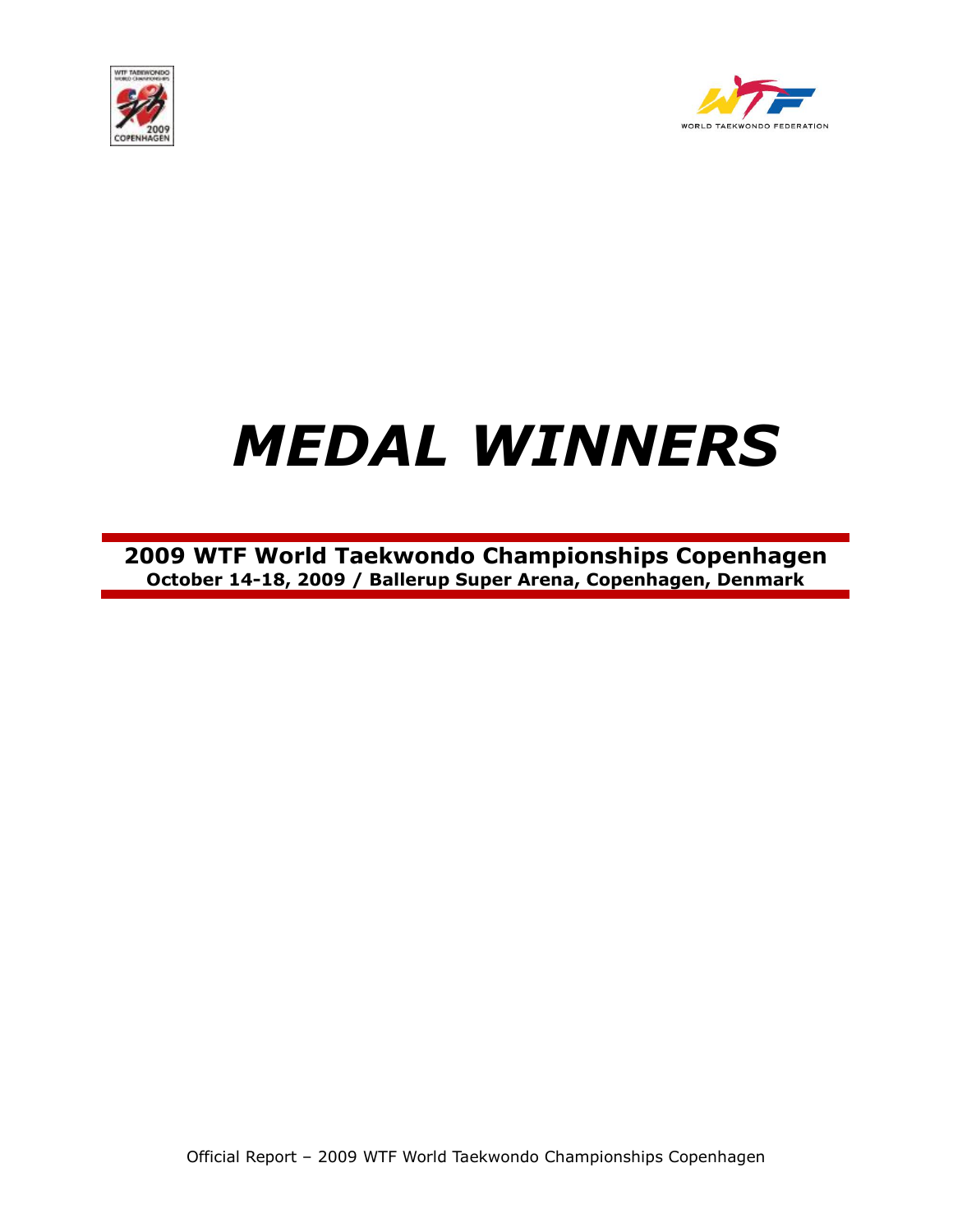



As of 18 OCT 2009

## **AFTER 16 OF 16 EVENTS**

| <b>Event Name</b>   |                 | Date Medal    | <b>Name</b>                 | <b>NOC Code</b> |
|---------------------|-----------------|---------------|-----------------------------|-----------------|
| Men -80kg Welter    | WED 14 OCT GOLD |               | LOPEZ Steven                | <b>USA</b>      |
|                     |                 | <b>SILVER</b> | <b>GARCIA HEMME Nicolas</b> | <b>ESP</b>      |
|                     |                 | <b>BRONZE</b> | AHMADOV Rashad              | AZE             |
|                     |                 | <b>BRONZE</b> | SEBASTIEN Michaud           | CAN             |
| Men +87kg Heavy     | WED 14 OCT GOLD |               | KEITA Daba                  | MLI             |
|                     |                 | <b>SILVER</b> | NAM Yun-bae                 | <b>KOR</b>      |
|                     |                 | <b>BRONZE</b> | CHILMANOV Arman             | <b>KAZ</b>      |
|                     |                 | <b>BRONZE</b> | <b>TAJIK Hossein</b>        | IRI             |
| Women -67kg Welter  | WED 14 OCT GOLD |               | <b>EPANGUE Gwladys</b>      | <b>FRA</b>      |
|                     |                 | <b>SILVER</b> | CASTELLANOS ESTRADA Taimi   | <b>CUB</b>      |
|                     |                 | <b>BRONZE</b> | <b>KURSAR Nikolina</b>      | <b>NOR</b>      |
|                     |                 | <b>BRONZE</b> | <b>SARIC Sandra</b>         | <b>CRO</b>      |
| Men -58kg Fly       | THU 15 OCT GOLD |               | GONZALEZ BONILLA Joel       | <b>ESP</b>      |
|                     |                 | <b>SILVER</b> | VILLA Damian                | <b>MEX</b>      |
|                     |                 | <b>BRONZE</b> | <b>CRISMANICH Mauro</b>     | ARG             |
|                     |                 | <b>BRONZE</b> | REZAI Sayed                 | <b>AFG</b>      |
| Women -49kg Fly     | THU 15 OCT GOLD |               | YAGUE ENRIQUE Brigitte      | <b>ESP</b>      |
|                     |                 | <b>SILVER</b> | SOBOLEVA Anna               | <b>RUS</b>      |
|                     |                 | <b>BRONZE</b> | <b>AZIEZ Yasmina</b>        | <b>FRA</b>      |
|                     |                 | <b>BRONZE</b> | WU Jing                     | <b>CHN</b>      |
| Women -57kg Feather | THU 15 OCT GOLD |               | HOU Yu                      | <b>CHN</b>      |
|                     |                 | <b>SILVER</b> | <b>CALABRESE Veronica</b>   | <b>ITA</b>      |
|                     |                 | <b>BRONZE</b> | RICA TABOADA Andrea         | <b>ESP</b>      |
|                     |                 | <b>BRONZE</b> | <b>TSENG Pei</b>            | <b>TPE</b>      |
| Men -63kg Bantam    | FRI 16 OCT GOLD |               | YEOM Hyo-seob               | <b>KOR</b>      |
|                     |                 | <b>SILVER</b> | NADERIAN Reza               | IRI             |
|                     |                 | <b>BRONZE</b> | MARRON JIMENEZ Javier       | <b>ESP</b>      |
|                     |                 | <b>BRONZE</b> | ULUGNUYAN Cem               | <b>TUR</b>      |
| Men -68kg Feather   | FRI 16 OCT GOLD |               | BAGHERI MOTAMED Mohammad    | IRI             |
|                     |                 | <b>SILVER</b> | <b>ISLAS Idulio</b>         | <b>MEX</b>      |
|                     |                 | <b>BRONZE</b> | <b>DIEYE Balla</b>          | <b>SEN</b>      |
|                     |                 | <b>BRONZE</b> | <b>TAZEGUL Servet</b>       | <b>TUR</b>      |
| Women -53kg Bantam  | FRI 16 OCT GOLD |               | PELHAM Danielle             | <b>USA</b>      |
|                     |                 | <b>SILVER</b> | <b>PHONGSRI Sarita</b>      | <b>THA</b>      |
|                     |                 | <b>BRONZE</b> | CARIAS MORALES Euda         | <b>GUA</b>      |
|                     |                 | <b>BRONZE</b> | KWON Eun-kyung              | KOR             |
| Men -87kg Middle    | SAT 17 OCT GOLD |               | TANRIKULU Bahri             | <b>TUR</b>      |
|                     |                 | <b>SILVER</b> | MOLFETTA Carlo              | ITA             |
|                     |                 | <b>BRONZE</b> | <b>BABIC Vanja</b>          | <b>SRB</b>      |
|                     |                 | <b>BRONZE</b> | <b>KARAMI Yousef</b>        | IRI             |
| Women -46kg Fin     | SAT 17 OCT      | GOLD          | PARK Hyo-ji                 | <b>KOR</b>      |
|                     |                 | SILVER        | SANTIAGO Zoraida            | <b>PUR</b>      |
|                     |                 | <b>BRONZE</b> | PUEDPONG Buttree            | <b>THA</b>      |
|                     |                 | <b>BRONZE</b> | <b>YVETTE Yong</b>          | CAN             |

TK0000000000\_C93 9.0

**TF TAEKWON** 

Report Created SUN 18 OCT 2009 18:56







Page 1/2